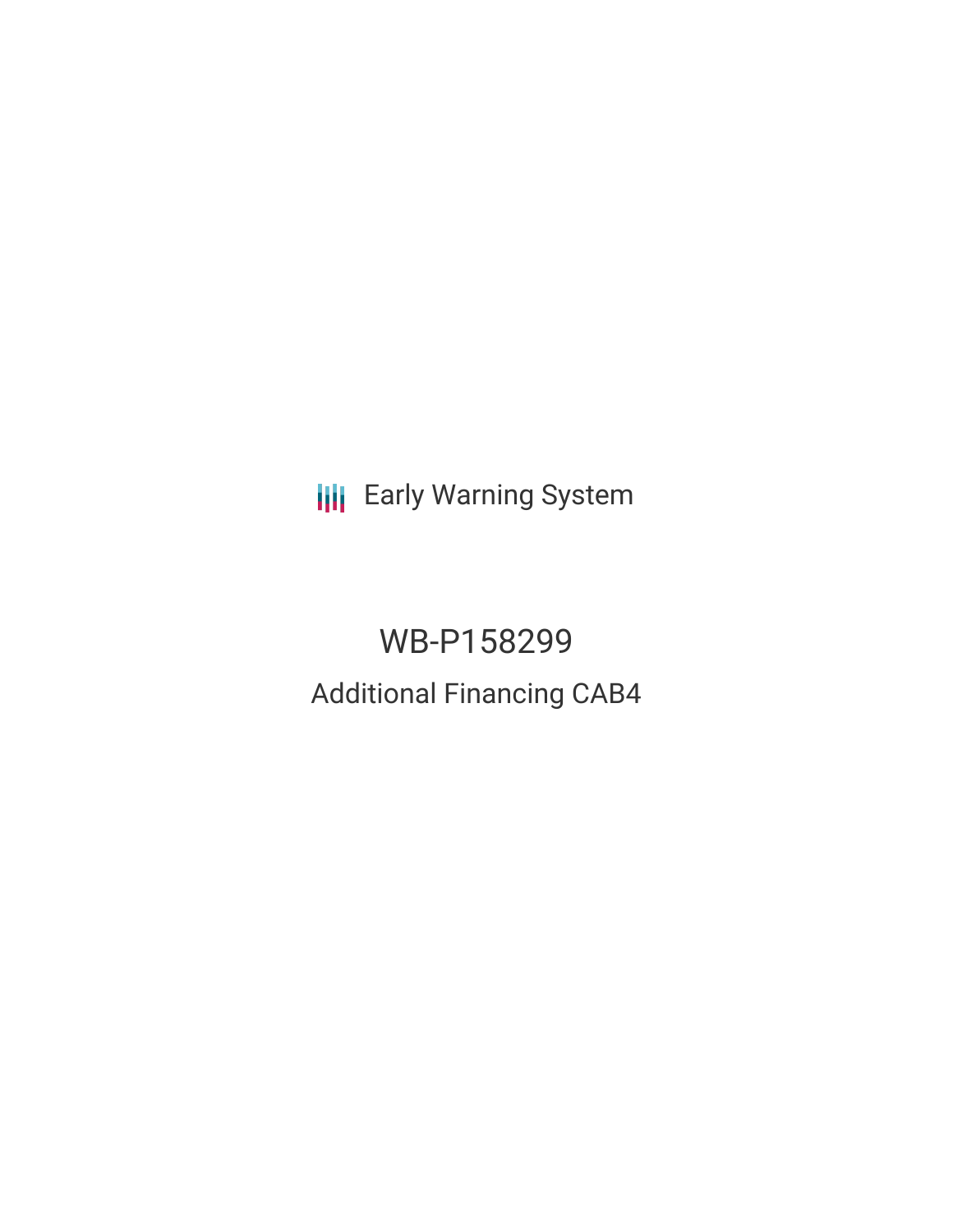

## **Quick Facts**

| <b>Countries</b>               | Gabon                      |
|--------------------------------|----------------------------|
| <b>Financial Institutions</b>  | World Bank (WB)            |
| <b>Status</b>                  | Active                     |
| <b>Bank Risk Rating</b>        | B                          |
| <b>Voting Date</b>             | 2016-06-29                 |
| <b>Borrower</b>                | <b>GOVERNMENT OF GABON</b> |
| <b>Sectors</b>                 | Communications             |
| <b>Investment Amount (USD)</b> | \$23.00 million            |
| <b>Project Cost (USD)</b>      | \$25.10 million            |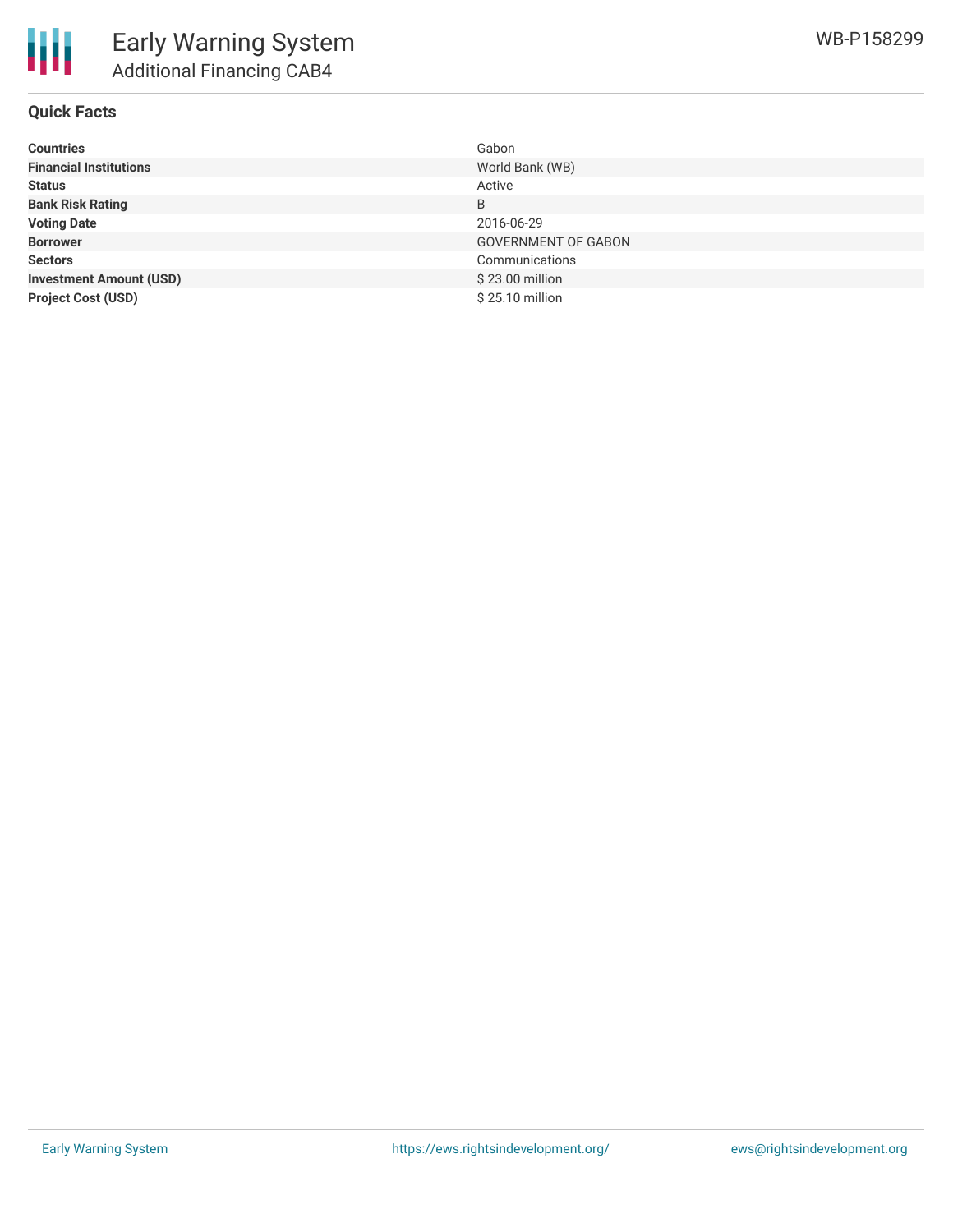

### **Project Description**

The objective of the Additional financing of the Fourth Phase of the Central African Backbone Program Project (CAB4) Project is to contribute to increase geographical reach and usage of regional broadband network services and to reduce their prices in the territory of the Gabonese Republic. This Project Paper (PP) seeks the approval of the Executive Directors to provide an additional loan in the amount of US\$23 million to the Gabonese Republic for the fourth phase of the Central African Backbone Program (CAB4 project, Loan No. 8150-GA). The Additional Financing (AF) will leverage US\$2.10 million of additional counterpart financing and includes a restructuring of the CAB4 project involving: (a) changes to the project components; (b) extension of the CAB4 project closing date to be coterminous with the closing date of the AF; (c) revisions to the Results Framework; and (d) application of the most recent procurement guidelines, dated January 2011 and revised July 2014.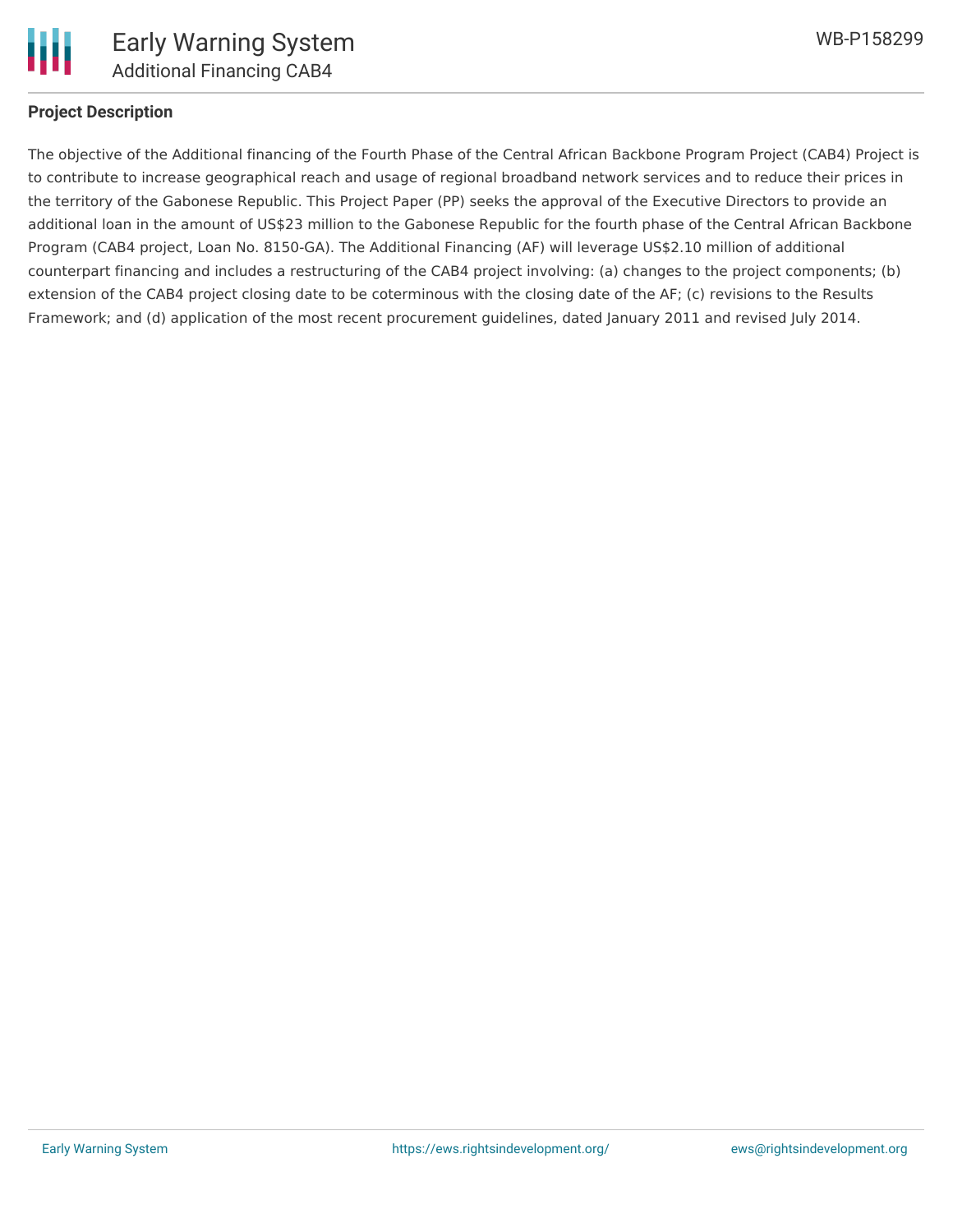## **Investment Description**

World Bank (WB)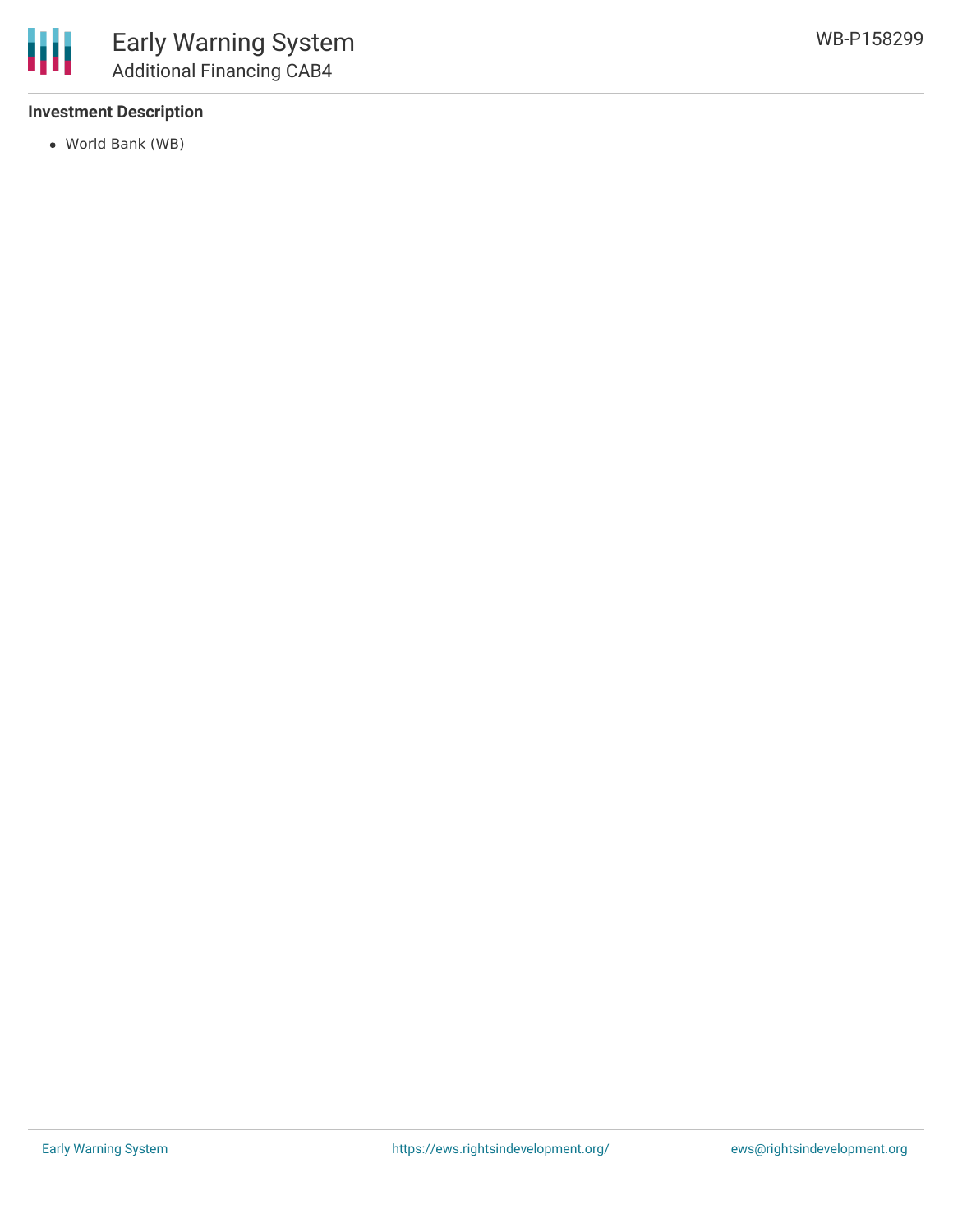

# **Contact Information**

Borrower/Client/Recipient Name: Gabonese Republic Contact: Radwan Charafeddine Title: Conseiller du Président de la République Email: radwan.charafe@presidence.ga

Implementing Agencies Name: CN-TIPPEE Contact: Richard Dammas Title: Permanent Secretary Email: tippeegabon@cntippee.org

### ACCOUNTABILITY MECHANISM OF WORLD BANK

The World Bank Inspection Panel is the independent complaint mechanism and fact-finding body for people who believe they are likely to be, or have been, adversely affected by a World Bank-financed project. If you submit a complaint to the Inspection Panel, they may investigate to assess whether the World Bank is following its own policies and procedures for preventing harm to people or the environment. You can contact the Inspection Panel or submit a complaint by emailing ipanel@worldbank.org. You can learn more about the Inspection Panel and how to file a complaint at: http://ewebapps.worldbank.org/apps/ip/Pages/Home.aspx.